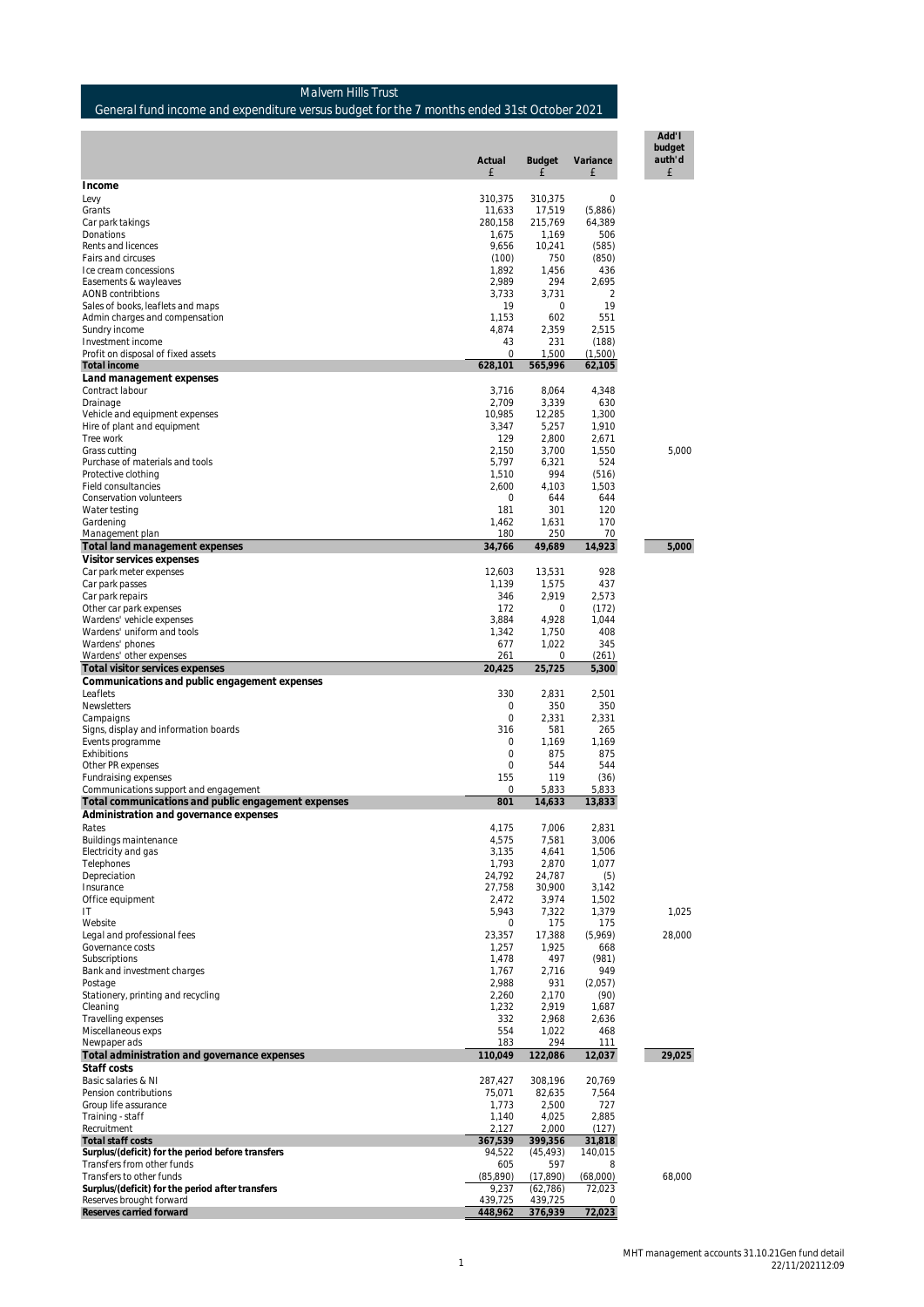### Malvern Hills Trust - Designated Funds Income and Expenditure for the 7 months ended 31st October 2021

| Amt $(f)$                                         |                                                          |                     |                  |               |                           |                    |                                   |          |                    |             |            |                    |                  |                     |                     |                      |                |              |              |
|---------------------------------------------------|----------------------------------------------------------|---------------------|------------------|---------------|---------------------------|--------------------|-----------------------------------|----------|--------------------|-------------|------------|--------------------|------------------|---------------------|---------------------|----------------------|----------------|--------------|--------------|
|                                                   |                                                          |                     |                  | <b>CC Sch</b> | Dog                       |                    |                                   |          |                    |             |            |                    |                  |                     |                     |                      |                | <b>Basic</b> |              |
|                                                   |                                                          | <b>Unrestricted</b> | <b>CC Scheme</b> |               | consultation campaign des |                    | <b>Election exps</b> Tree disease |          | <b>Ash Dieback</b> | Car park    | CS North & |                    | <b>HLS Chase</b> | <b>HLS</b>          | <b>HLS Southern</b> |                      | <b>Grazing</b> | Payment      |              |
| <b>Category</b>                                   | N/C                                                      | <b>Gifts</b>        | costs des fund   | des fund      | fund                      | <b>Fundraising</b> | des fund                          | des fund | fund               | repair fund | Central    | <b>CS Southern</b> | End              | <b>Castlemorton</b> |                     | <b>HLS Old Hills</b> | reserve        | Scheme       | <b>Total</b> |
|                                                   |                                                          |                     |                  |               |                           |                    |                                   |          |                    |             |            |                    |                  |                     |                     |                      |                |              |              |
| 01 - Income                                       | 4020 - Stewardship annual grants                         |                     |                  |               | $\cap$                    |                    |                                   |          |                    |             | 13,723     | 10,402             | 2,063            |                     |                     | 3.294                |                |              | 29,482       |
|                                                   | 4030 - Stewardship other grants                          |                     |                  |               |                           |                    |                                   |          |                    |             |            |                    |                  |                     |                     |                      |                | 1,990        | 1,990        |
|                                                   | 4200 - Donations                                         |                     |                  |               |                           |                    |                                   |          |                    |             |            |                    |                  |                     |                     |                      |                |              | 20           |
|                                                   | 4310 - Land rentals                                      |                     |                  |               |                           |                    |                                   |          |                    |             | 3,208      | 313                |                  |                     |                     |                      |                |              | 3,521        |
|                                                   | 4420 - Sundry income                                     |                     |                  |               |                           |                    |                                   |          |                    |             | 170        |                    |                  |                     |                     |                      |                |              | 170          |
| 01 - Income Total                                 |                                                          |                     |                  |               |                           |                    |                                   |          |                    |             | 17,101     | 10,715             | 2,063            |                     |                     | 3,294                |                | 1,990        | 35,183       |
| 02 - Land management expenses                     | 5000 - Contract labour                                   |                     |                  |               |                           |                    |                                   |          |                    |             |            |                    | (443)            |                     |                     |                      |                |              | (443)        |
|                                                   | 5035 - Treework                                          |                     |                  |               |                           |                    |                                   |          |                    |             | (800)      |                    |                  |                     |                     |                      |                |              | (800)        |
|                                                   | 5040 - Grass cutting                                     |                     |                  |               |                           |                    |                                   |          |                    |             |            |                    |                  |                     |                     | (750)                |                |              | (750)        |
|                                                   | 5045 - Purchase of materials                             |                     |                  |               |                           |                    |                                   |          |                    |             |            |                    |                  |                     |                     | (108)                |                |              | (108)        |
|                                                   | 5100 - Graziers                                          |                     |                  |               |                           |                    |                                   |          |                    |             | (36, 400)  | (6,042)            | (1, 425)         |                     | (2, 363)            | (880)                |                |              | (47, 109)    |
|                                                   | 5105 - Transfer to general fund - stewardship staff time |                     |                  |               |                           |                    |                                   |          |                    |             |            |                    | (37)             |                     |                     | (55)                 |                |              | (92)         |
| 02 - Land management expenses total               |                                                          |                     |                  |               |                           |                    |                                   |          |                    |             | (37,200)   | (6,042)            | (1,904)          | $\Omega$            | (2,363)             | (1, 793)             |                | $\Omega$     | (49,302)     |
|                                                   | Visitor services expenses                                |                     |                  |               |                           |                    |                                   |          |                    |             |            |                    |                  |                     |                     |                      |                |              |              |
| 03 - Car parks, wardens and PR                    | 5240 - Car park repairs                                  |                     |                  |               | $\Omega$                  |                    |                                   |          |                    | (1,800)     |            |                    |                  |                     |                     |                      |                |              | (1,800)      |
| 03 - Car parks, wardens and PR total              |                                                          |                     |                  |               |                           |                    |                                   |          |                    | (1,800)     |            |                    |                  |                     |                     |                      |                |              | (1,800)      |
| 04 - Administration costs                         | 6045 - Insurance                                         |                     |                  |               |                           |                    |                                   |          | (405)              |             |            |                    |                  |                     |                     |                      |                |              | (405)        |
|                                                   | 6100 - Other professional fees                           |                     |                  |               |                           |                    |                                   |          |                    |             |            |                    |                  |                     |                     |                      |                | (450)        | (450)        |
|                                                   | 6205 - Election expenses                                 |                     |                  |               |                           |                    | (5, 286)                          |          |                    |             |            |                    |                  |                     |                     |                      |                |              | (5,286)      |
| 04 - Adminstration costs Total                    |                                                          |                     |                  |               |                           |                    | (5,286)                           |          | (405)              |             |            |                    |                  |                     |                     |                      |                | (450)        | (6, 141)     |
| Surplus/(deficit) for the period before transfers |                                                          | 20                  |                  |               |                           |                    | (5, 286)                          |          | (405)              | (1,800)     | (20,099)   | 4,673              | 159              |                     | (2,363)             | 1,501                |                | 1,540        | (22,060)     |
| Transfers from other funds                        |                                                          |                     |                  |               |                           |                    | 5,000                             | 12,890   | 68,000             |             |            |                    |                  |                     | 2,363               | $\Omega$             | (2,363)        |              | 85,89C       |
| Transfers to other funds                          |                                                          | (1, 105)            |                  |               |                           |                    |                                   |          |                    |             |            |                    | (183)            |                     |                     | (330)                |                |              | (1,618)      |
| Surplus/(deficit) for the period after transfers  |                                                          | (1,085)             |                  |               | $\Omega$                  |                    | (286)                             | 12,890   | 67,595             | (1,800)     | (20,099)   | 4,673              | (24)             | $\Omega$            |                     | 1,171                | (2,363)        | 1,540        | 62,212       |
| Reserves brought forward                          |                                                          | 458.103             | 34.010           | 889           | 3.501                     | 10.000             | 7.492                             | 10.085   |                    | 5.000       | (64.534)   | 4.458              | 1.172            | 47.134              |                     | 25.796               | 22.988         | 13.660       | 579,754      |
| Reserves carried forward                          | Reserves carried forward                                 | 457.018             | 34,010           | 889           | 3,501                     | 10,000             | 7,206                             | 22,975   | 67,595             | 3.200       | (84.633)   | 9.131              | 1.148            | 47.134              |                     | 26,967               | 20.625         | 15,200       | 641,966      |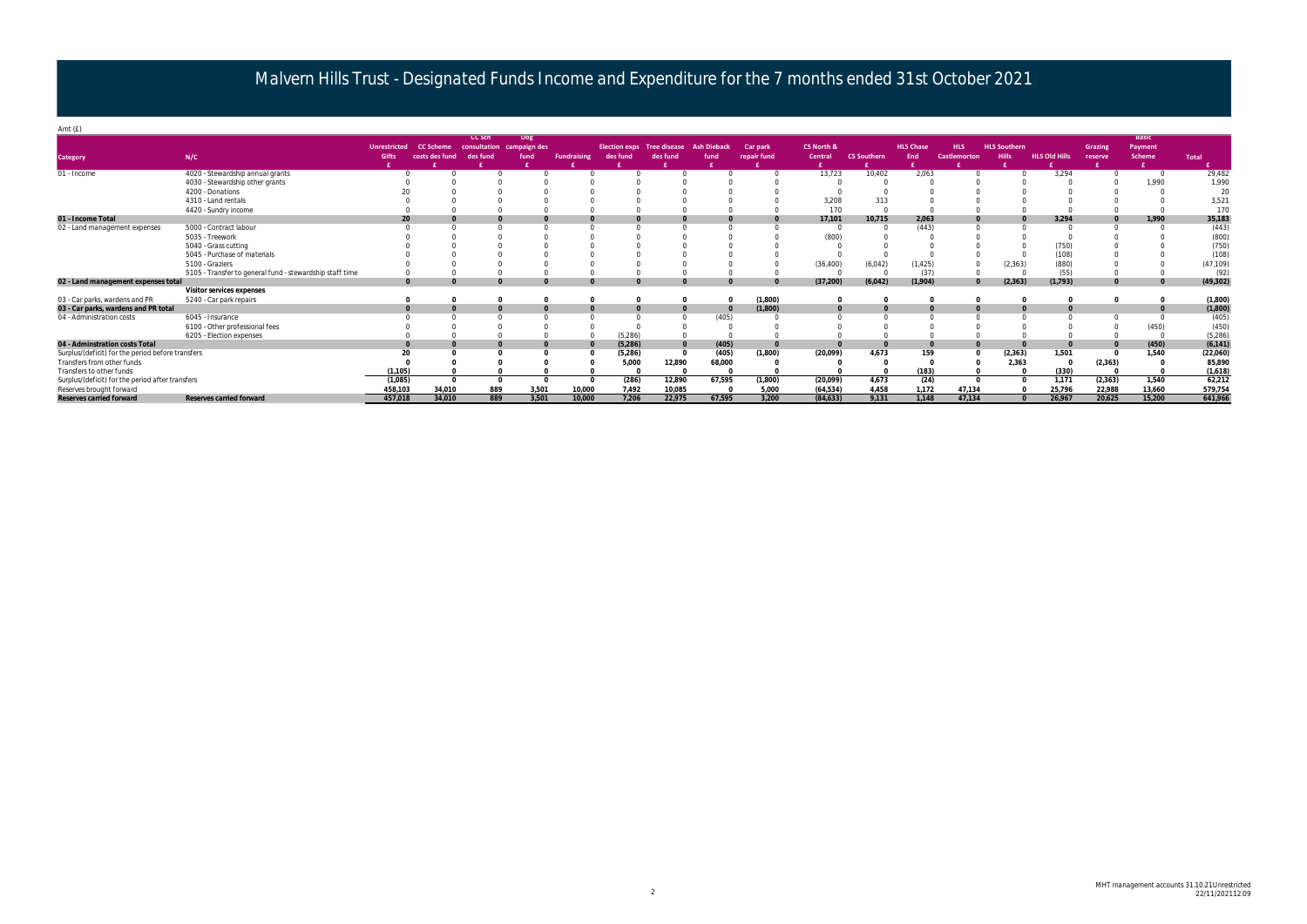# **Boost4biodi Community versity Woodland SDF fund Total**<br>0 0 7,895

|                                                   |                                                    |             | <b>Capital</b> | Land            | Lands             |                  |                         |                 | <b>Tree</b> |          |                       |                 |              |
|---------------------------------------------------|----------------------------------------------------|-------------|----------------|-----------------|-------------------|------------------|-------------------------|-----------------|-------------|----------|-----------------------|-----------------|--------------|
|                                                   |                                                    | Parliamenta | Outlay         | <b>Purchase</b> | <b>Maintenanc</b> |                  | Restricted Picnic bench |                 | donation    |          | Boost4biodi Community |                 |              |
| <b>Category</b>                                   | N/C                                                | ry fund     | d'chgd         | fund            | e fund            | <b>Gift fund</b> | donations               | <b>NIM book</b> | scheme      | versity  | Woodland              | <b>SDF fund</b> | <b>Total</b> |
| 01 - Income                                       | 4200 - Donations                                   |             |                |                 |                   |                  | 7,120                   |                 | 775         |          |                       |                 | 7,895        |
|                                                   | 4500 - Income from investment portfolio            | 8,048       |                |                 | 3,016             |                  |                         |                 |             |          |                       |                 | 11,064       |
| 01 - Income Total                                 |                                                    | 8,048       | $\overline{0}$ | $\overline{0}$  | 3,016             | $\overline{0}$   | 7,120                   |                 | 775         |          |                       |                 | 18,959       |
| 02 - Land management expenses                     | 5000 - Contract labour                             | (6, 440)    |                |                 |                   |                  |                         |                 |             |          |                       |                 | (6, 440)     |
|                                                   | 5045 - Purchase of materials                       |             |                |                 |                   |                  | (1, 312)                |                 |             |          |                       |                 | (1, 312)     |
| 2 - Land management total                         |                                                    | (6, 440)    |                |                 |                   | $\Omega$         | (1, 312)                |                 |             |          |                       |                 | (7, 752)     |
| 03 - Car parks, wardens and PR                    | 5435 - Interpretation boards                       |             |                |                 |                   |                  |                         |                 |             |          | (1, 105)              |                 | (1, 105)     |
| 03 - Car parks, wardens and PR Total              |                                                    |             |                |                 | $\bf{0}$          |                  |                         |                 |             | $\bf{0}$ | (1, 105)              |                 | (1, 105)     |
| 04 - Administration costs                         | 6115 - Investment manager's charges                | (1, 415)    |                | (2,833)         | (535)             |                  |                         |                 |             |          |                       |                 | (4, 783)     |
|                                                   | 8005 - Depreciation - impt's to land and buildings |             | (34, 577)      |                 |                   |                  |                         |                 |             |          |                       |                 | (34, 577)    |
| 04 - Adminstration costs Total                    |                                                    | (1, 415)    | (34,577)       | (2,833)         | (535)             | $\overline{0}$   |                         |                 |             |          |                       |                 | (39, 360)    |
| Surplus/(deficit) for the period before transfers |                                                    | 193         | (34,577)       | (2,833)         | 2,481             | $\Omega$         | 5,808                   |                 | 775         |          | 1,105                 |                 | (29, 258)    |
| Transfers from other funds                        |                                                    |             | 113,382        |                 |                   |                  |                         |                 |             |          | 1,105                 |                 | 114,487      |
| Transfers to other funds                          |                                                    |             |                | (113, 382)      |                   |                  |                         |                 |             |          |                       |                 | 113,382)     |
| Surplus/(deficit) for the period after transfers  |                                                    | 193         | 78,805         | (116, 215)      | 2,481             |                  | 5,808                   |                 | 775         |          |                       |                 | (28, 153)    |
| Reserves brought forward                          |                                                    | 509,482     | .399.443       | 1,021,614       | 185,336           | 9,707            | 183                     | 2.733           | 70C         | 2,979    |                       | 453             | 3,132,630    |
| Reserves carried forward                          |                                                    | 509,675     | 1,478,248      | 905,399         | 187,817           | 9,707            | 5,991                   | 2,733           | 1.475       | 2.979    |                       | 453             | 3,104,477    |

## Malvern Hills Trust - Restricted Funds Income and Expenditure for the 7 months ended 31st October 2021